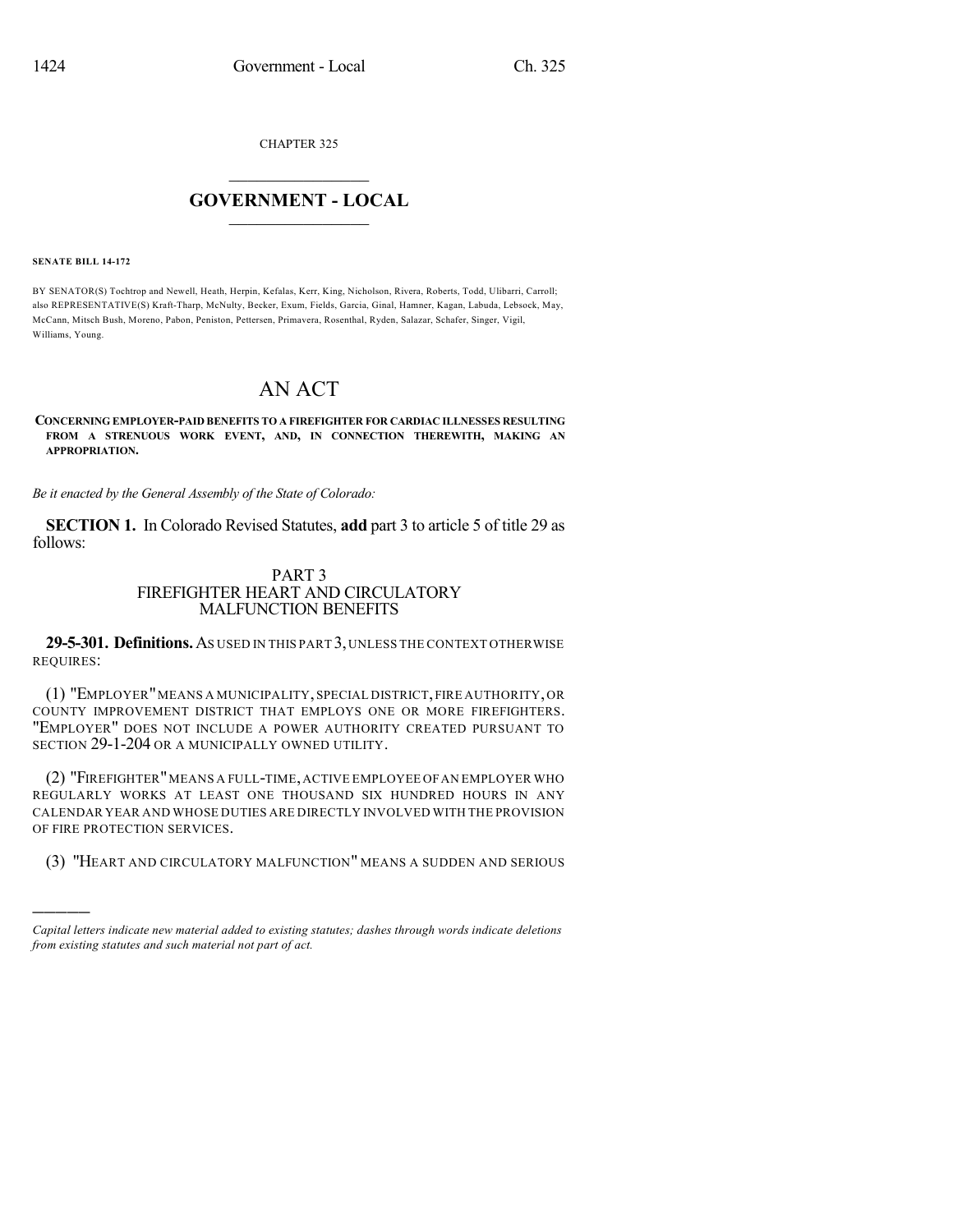MALFUNCTION OFTHE HEART AND CIRCULATORY SYSTEM AS OCCURS IN A DIAGNOSIS OF CORONARY THROMBOSIS, CEREBRAL VASCULAR ACCIDENT, MYOCARDIAL INFARCTION,OR CARDIAC ARREST AND THAT MEETS THE REQUIREMENTS OF SECTION 29-5-302 (6). "HEART AND CIRCULATORY MALFUNCTION" DOES NOT INCLUDE HYPERTENSION OR ANGINA.

(4) "VOLUNTEER FIREFIGHTER"MEANS A VOLUNTEER FIREFIGHTER AS DEFINED IN SECTION 31-30-1102, C.R.S.

(5) "WORK EVENT"MEANS STRESSFUL OR STRENUOUS ACTIVITY RELATED TO FIRE SUPPRESSION, RESCUE, HAZARDOUS MATERIAL RESPONSE, EMERGENCY MEDICAL SERVICES, DISASTER RELIEF, OR OTHER EMERGENCY RESPONSE ACTIVITY. "WORK EVENT" INCLUDES A TRAINING ACTIVITY THAT A FIREFIGHTER ENGAGES IN WHILE ON DUTY AND THAT INVOLVES STRESSFUL OR STRENUOUS ACTIVITY.

**29-5-302. Required benefits - conditions of receiving benefits.** (1) AN EMPLOYER SHALL MAINTAIN ACCIDENT INSURANCE, SELF-INSURE, OR PARTICIPATE IN A SELF-INSURANCE POOL OR A MULTIPLE EMPLOYER HEALTH TRUST IN ORDER TO PROVIDE THE BENEFITS SPECIFIED IN THIS SECTION FOR ITS FIREFIGHTERS. IN ADDITION, AN EMPLOYER MAY PROVIDE EQUIVALENT BENEFITS FOR VOLUNTEER FIREFIGHTERS.

(2) AN EMPLOYER SHALL PROVIDE THE FOLLOWING MINIMUM BENEFITS:

(a) (I) A FOUR-THOUSAND-DOLLAR-LUMP-SUM PAYMENT IF A MEDICAL EXAMINATION REVEALS THAT A FIREFIGHTER HAS A HEART AND CIRCULATORY MALFUNCTION; AND

(II) A ONE-THOUSAND-FIVE-HUNDRED-DOLLAR PAYMENT PER WEEK, UP TO A MAXIMUM OF SEVEN WEEKS, IF A FIREFIGHTER MADE AN EMERGENCY ROOM VISIT AND WAS HOSPITALIZED FOR UP TO FORTY-EIGHT HOURS FOR A HEART AND CIRCULATORY MALFUNCTION;

(b) (I) A TWO-THOUSAND-DOLLAR PAYMENT PER WEEK, UP TO A MAXIMUM OF TWENTY-FIVE WEEKS, IF A FIREFIGHTER MADE AN EMERGENCY ROOM VISIT AND WAS HOSPITALIZED FOR MORE THAN FORTY-EIGHT HOURS FOR A HEART AND CIRCULATORY MALFUNCTION; OR

(II) ATWO-THOUSAND-FIVE-HUNDRED-DOLLAR PAYMENT, UP TO A MAXIMUM OF EIGHTY WEEKS, IF A FIREFIGHTER HAS A HEART AND CIRCULATORY MALFUNCTION THAT PROHIBITS THE FIREFIGHTER FROM RETURNING TO EMPLOYMENT TO A POSITION THAT THE FIREFIGHTER IS TRAINED FOR OR REASONABLY COULD BE TRAINED TO PERFORM;

(c) APAYMENT OFUP TO TWENTY-FIVE THOUSAND DOLLARS FOR REHABILITATIVE EMPLOYMENT SERVICES RELATING TO A HEART AND CIRCULATORY MALFUNCTION;

(d) A TEN-THOUSAND-DOLLAR PAYMENT IF A FIREFIGHTER INCURS COSMETIC DISFIGUREMENT RESULTING FROM A HEART AND CIRCULATORY MALFUNCTION; AND

(e) IF THE COVERED HEART AND CIRCULATORY MALFUNCTION IS DIAGNOSED AS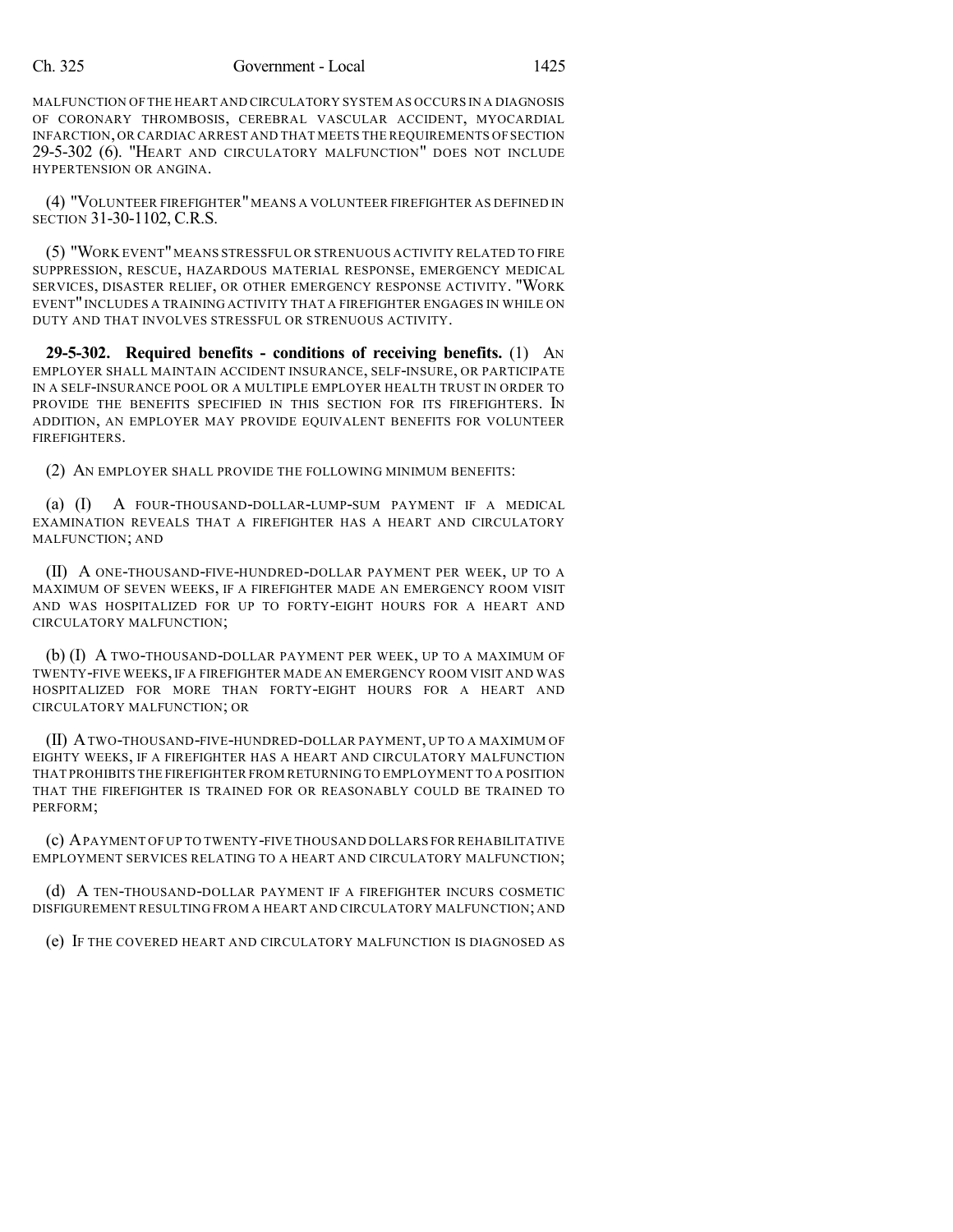TERMINAL, THE FIREFIGHTER WILL RECEIVE A LUMP SUM PAYMENT OF TWENTY-FIVE THOUSAND DOLLARS AS AN ACCELERATED PAYMENT TOWARD THE BENEFITS DUE IN PARAGRAPHS (a) AND (b) OF THIS SUBSECTION (2).

(3) THE RECEIPT OF A PAYMENT PURSUANT TO SUBPARAGRAPH (II)OF PARAGRAPH (a) OR SUBPARAGRAPH  $(I)$  OF PARAGRAPH  $(b)$  OF SUBSECTION  $(2)$  OF THIS SECTION DOES NOT PROHIBIT THE FIREFIGHTER FROM RECEIVING AN ADDITIONAL BENEFIT.

(4) IF A FIREFIGHTER RETURNS TO THE SAME POSITION OF EMPLOYMENT AFTER A HEART AND CIRCULATORY MALFUNCTION, THE FIREFIGHTER IS ENTITLED TO THE BENEFITS IN SUBSECTION (2) OF THIS SECTION FOR ANY SUBSEQUENT HEART AND CIRCULATORY MALFUNCTION.

(5) THE MAXIMUM AMOUNT THAT MAY BE PAID TO A FIREFIGHTER FOR EACH HEART AND CIRCULATORY MALFUNCTION IS TWO HUNDRED FIFTY THOUSAND DOLLARS.

(6) THE BENEFITS AND MAXIMUM PAYMENT AMOUNT IN SUBSECTION (2) OF THIS SECTION ARE INCREASED BY THE SAME PERCENTAGE AND AT THE SAME TIME AS ANY FIRE AND POLICE PENSION ASSOCIATION INCREASE IN THE PENSION BENEFIT PAID TO ITS MEMBERS PURSUANT TO SECTION 31-31-407, C.R.S.

(7) (a) THE BENEFITS PAID PURSUANT TO THIS SECTION MUST BE OFFSET BY ANY PAYMENTS MADE:

(I) UNDER THE "WORKERS'COMPENSATION ACT OF COLORADO",ARTICLES 40TO 47 OF TITLE 8, C.R.S.;

(II) BY THE FIRE AND POLICE PENSION ASSOCIATION;

(III) PURSUANT TO SOCIAL SECURITY OR A RETIREMENT PLAN; OR

(IV) AS PART OF ANY OTHER EMPLOYER-PAID INCOME BENEFIT THAT IS MADE AS A RESULT OF A HEART AND CIRCULATORY MALFUNCTION.

(b) THE OFFSETS SPECIFIED IN PARAGRAPH (a) OF THIS SUBSECTION (7) APPLY ONLY FROM THE DATE OF THE DETERMINATION OF ENTITLEMENT FOR THE PAYMENTS AND DO NOT REQUIRE THE REPAYMENT OF ANY MONEY RECEIVED PRIOR TO THE DETERMINATION.

(8) THE BENEFITS IN THIS SECTION ARE REDUCED BY TWENTY-FIVE PERCENT IF A FIREFIGHTER SMOKED A TOBACCO PRODUCT WITHIN FIVE YEARS IMMEDIATELY PRECEDING THE WORK EVENT.

(9) IN ORDER FOR A FIREFIGHTER TO BE ELIGIBLE FOR THE BENEFITS IN SUBSECTION (2) OF THIS SECTION, THE FOLLOWING CONDITIONS MUST BE MET:

(a) PRIOR TO THE WORK EVENT THAT RESULTS IN A HEART AND CIRCULATORY MALFUNCTION AND AFTER THE FIREFIGHTER BECAME EMPLOYED BY AN EMPLOYER, THE FIREFIGHTER HAD A MEDICAL EXAMINATION THAT WOULD REASONABLY HAVE FOUND AN ILLNESS OR INJURY THAT COULD HAVE CAUSED THE HEART AND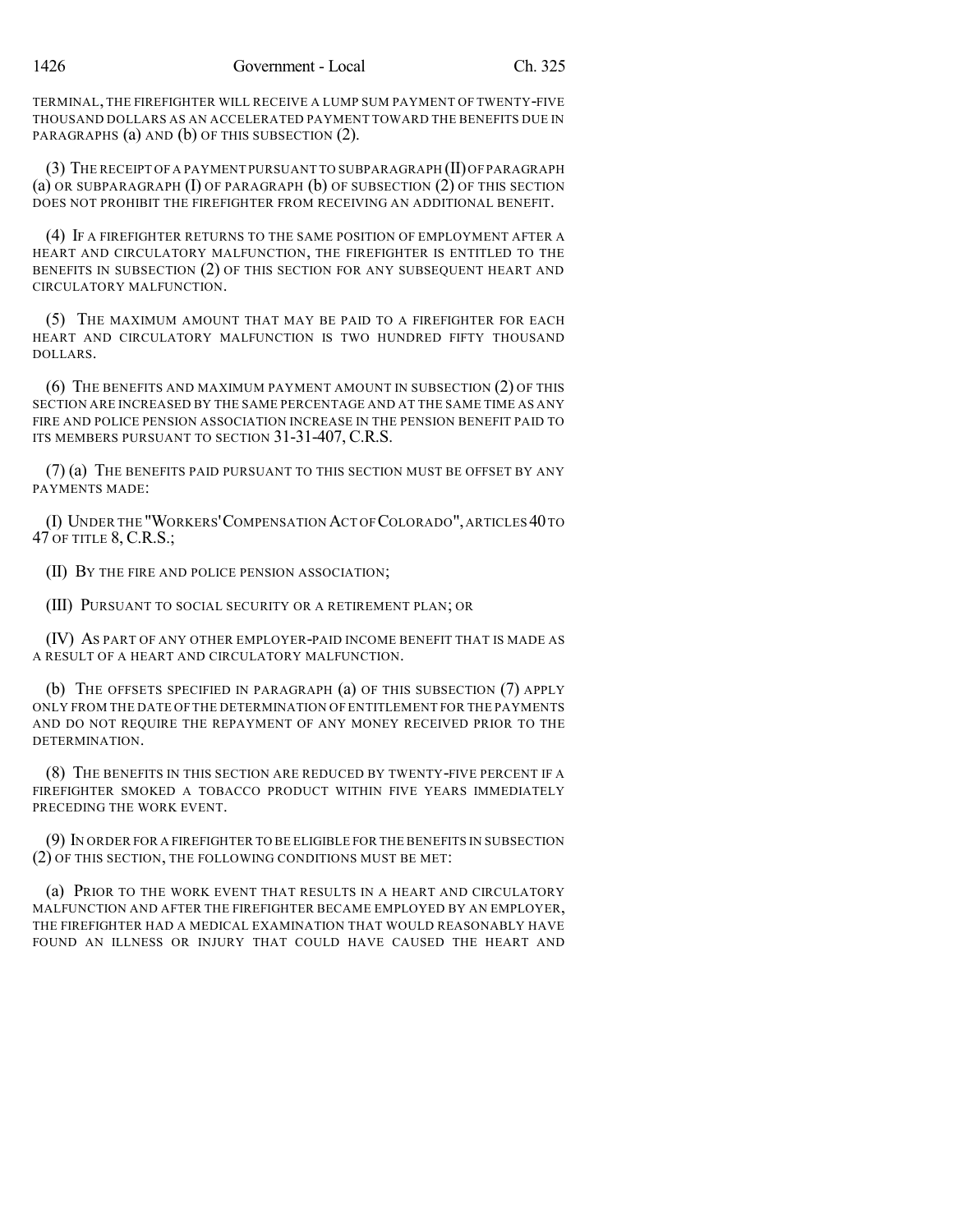CIRCULATORY MALFUNCTION AND NO ILLNESS OR INJURY WAS FOUND AT THE MOST RECENT MEDICAL EXAMINATION;

(b) THE FIREFIGHTER HAS AT LEAST FIVE YEARS OF CONTINUOUS, FULL-TIME EMPLOYMENT WITH AN EMPLOYER; EXCEPT A VOLUNTEER FIREFIGHTER MUST HAVE FIVE YEARS OF CONTINUOUS SERVICE WITH THE SAME EMPLOYER: AND

(c) THE HEART AND CIRCULATORY MALFUNCTION OCCURRED DURING OR WITHIN FORTY-EIGHT HOURS AFTER A WORK EVENT.

(10) FOR THE PURPOSE OF EMPLOYER POLICIES AND BENEFITS, A HEART AND CIRCULATORY MALFUNCTION IS TREATED AS AN ON-THE-JOB INJURY OR ILLNESS. THIS SUBSECTION (10) DOES NOT AFFECT ANY DETERMINATION AS TO WHETHER THE HEART AND CIRCULATORY MALFUNCTION IS COVERED UNDER THE "WORKERS' COMPENSATION ACT OF COLORADO", ARTICLES 40 TO 47 OF TITLE 8, C.R.S.

(11) (a) THERE IS HEREBY CREATED IN THE STATE TREASURY THE FIREFIGHTER BENEFITS CASH FUND. THE FUND CONSISTS OF MONEYS APPROPRIATED FROM THE GENERAL FUND BY THE GENERAL ASSEMBLY. THE MONEYS IN THE FUND ARE SUBJECT TO ANNUAL APPROPRIATION BY THE GENERAL ASSEMBLY TO THE DEPARTMENT OF LOCAL AFFAIRS FOR THE PURPOSE OF REIMBURSING EMPLOYERS FOR THE DIRECT COSTS OFMAINTAINING ACCIDENT INSURANCE,SELF-INSURANCE,OR PARTICIPATION IN A SELF-INSURANCE POOL OR MULTIPLE EMPLOYER HEALTH TRUST AS REQUIRED BY THIS PART 3.

(b) THE DEPARTMENT OF LOCAL AFFAIRS SHALL REIMBURSE EMPLOYERS FOR THE DIRECT COSTS OF MAINTAINING ACCIDENT INSURANCE, SELF-INSURANCE, OR PARTICIPATION IN A SELF-INSURANCE POOL OR MULTIPLE EMPLOYER HEALTH TRUST AS REQUIRED BY THIS PART 3.

(12) IF,AT ANY TIME,THE FUNDING PROVIDED FOR THE BENEFIT REQUIRED BY THIS SECTION IS INSUFFICIENT TO COVER THE COST OF THE BENEFIT, THEN THE REQUIREMENTS OF THIS SECTION TO MAINTAIN THE BENEFIT SHALL BECOME OPTIONAL PURSUANT TO SECTION 29-1-304.5.

**SECTION 2.** In Colorado Revised Statutes, 10-3-903.5, **amend** (7) (b) introductory portion and (7) (b) (I) as follows:

**10-3-903.5. Jurisdiction over providers of health care benefits.** (7) (b) A multiple employer health trust is any trust which THAT is:

(I) Sponsored, maintained, and funded by one or more entities of state government or political subdivisions of the state organized pursuant to state law and is for the benefit of the entity's employees, INCLUDING A MULTIPLE EMPLOYER HEALTH TRUST ESTABLISHED FOR THE PURPOSES OF PART 3 OF ARTICLE 5 OF TITLE 29, C.R.S.; or

**SECTION 3.** In Colorado Revised Statutes, 24-10-115.5, **amend** (9) as follows:

**24-10-115.5. Authority for public entitiesto pool insurance coverage.** (9) In addition to liability coverage pursuant to subsection  $(1)$  of this section and property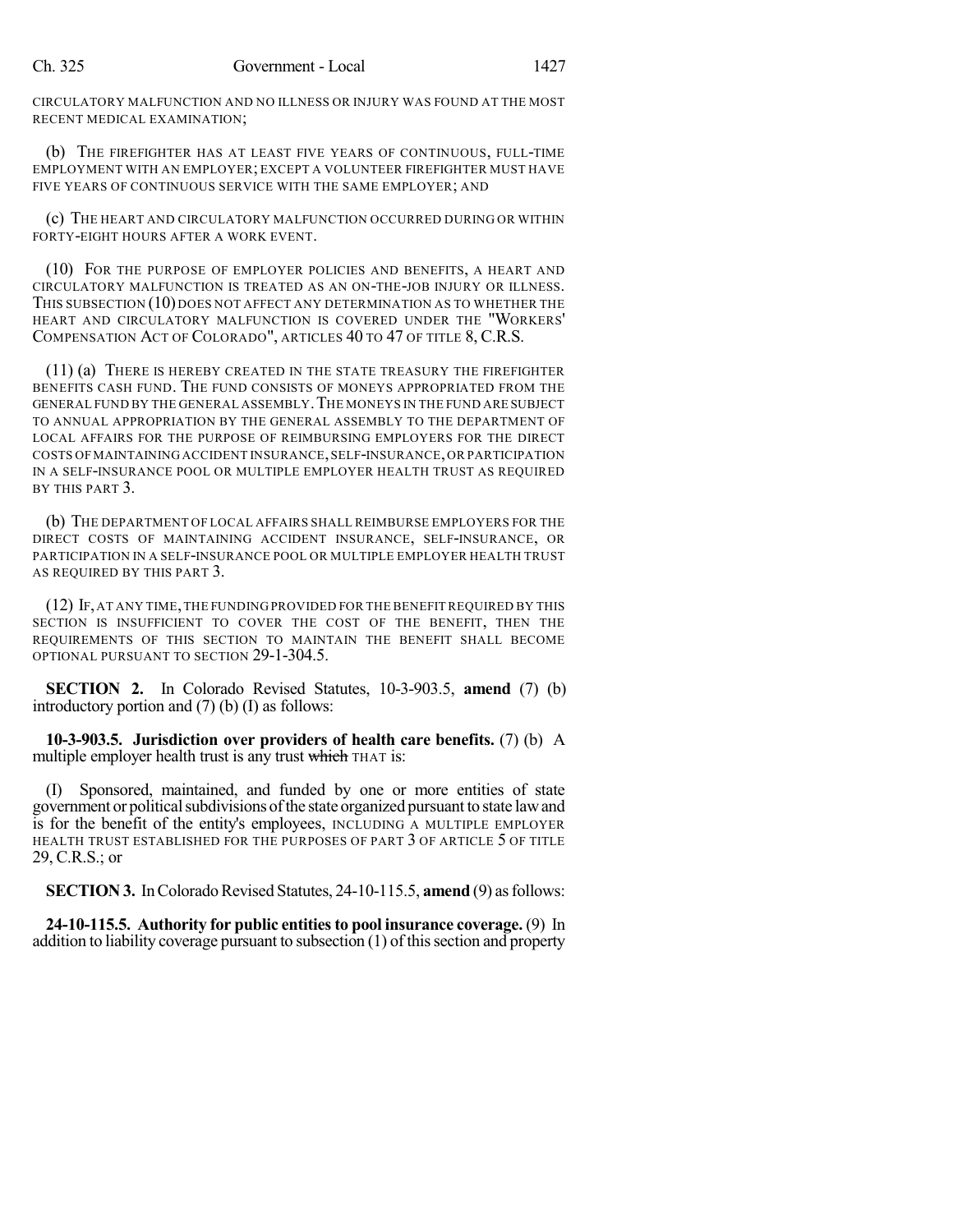coverage pursuant to section 29-13-102, C.R.S., a self-insurance pool authorized by  $subsection(1)$  of this section may provide workers' compensation coverage pursuant to section 8-44-204, C.R.S., AND FIREFIGHTER HEART AND CIRCULATORY MALFUNCTION BENEFITS PURSUANT TO SECTION 29-5-302, C.R.S.

**SECTION 4.** In Colorado Revised Statutes, 29-13-102, **amend** (7) as follows:

**29-13-102. Authority for units of local government to pool insurance coverage.** (7) In addition to property coverage pursuant to subsection (1) of this section and liability coverage pursuant to section 24-10-115.5, C.R.S., a self-insurance pool authorized by subsection (1) of this section may provide workers' compensation coverage pursuant to section 8-44-204, C.R.S., AND FIREFIGHTER HEART AND CIRCULATORY MALFUNCTION BENEFITS PURSUANT TO SECTION 29-5-302.

**SECTION 5. Appropriation.** (1) In addition to any other appropriation, there is hereby appropriated, out of any moneys in the general fund, not otherwise appropriated, to the department of local affairs, for the fiscal year beginning July 1, 2014, the sum of \$53,795 and 0.6 FTE, or so much thereof as may be necessary, to be allocated to the division of local government for the implementation of this act as follows:

- (a) \$32,653 and 0.6 FTE for personal services and operating expenses;
- (b) \$20,960 for the purchase of computer center services; and
- (c) \$182 for the purchase of legal services.

(2) In addition to any other appropriation, there is hereby appropriated to the governor - lieutenant governor - state planning and budgeting, for the fiscal year beginning July 1, 2014, the sum of \$20,960, or so much thereof as may be necessary, for allocation to the office of information technology, for the provision of computer center services for the department of local affairs related to the implementation of this act. Said sum is from reappropriated funds received from the department of local affairs out of the appropriation made in paragraph (b) of subsection (1) of this section.

(3) In addition to any other appropriation, there is hereby appropriated to the department of law, for the fiscal year beginning July 1, 2014, the sum of \$182, or so much thereof as may be necessary, for the provision of legal services for the department of local affairs related to the implementation of this act. Said sum is from reappropriated funds received from the department of local affairs out of the appropriation made in paragraph (c) of subsection (1) of this section.

(4) In addition to any other appropriation, for the fiscal year beginning July 1, 2014, there is hereby appropriated, out of any moneys in the general fund not otherwise appropriated, to the firefighters benefits cash fund created in section 29-5-302 (11) (a), Colorado Revised Statutes, the sum of \$850,350, and said sum, or so much thereof as may be necessary, is further appropriated to the department of local affairs, for the implementation of this act.